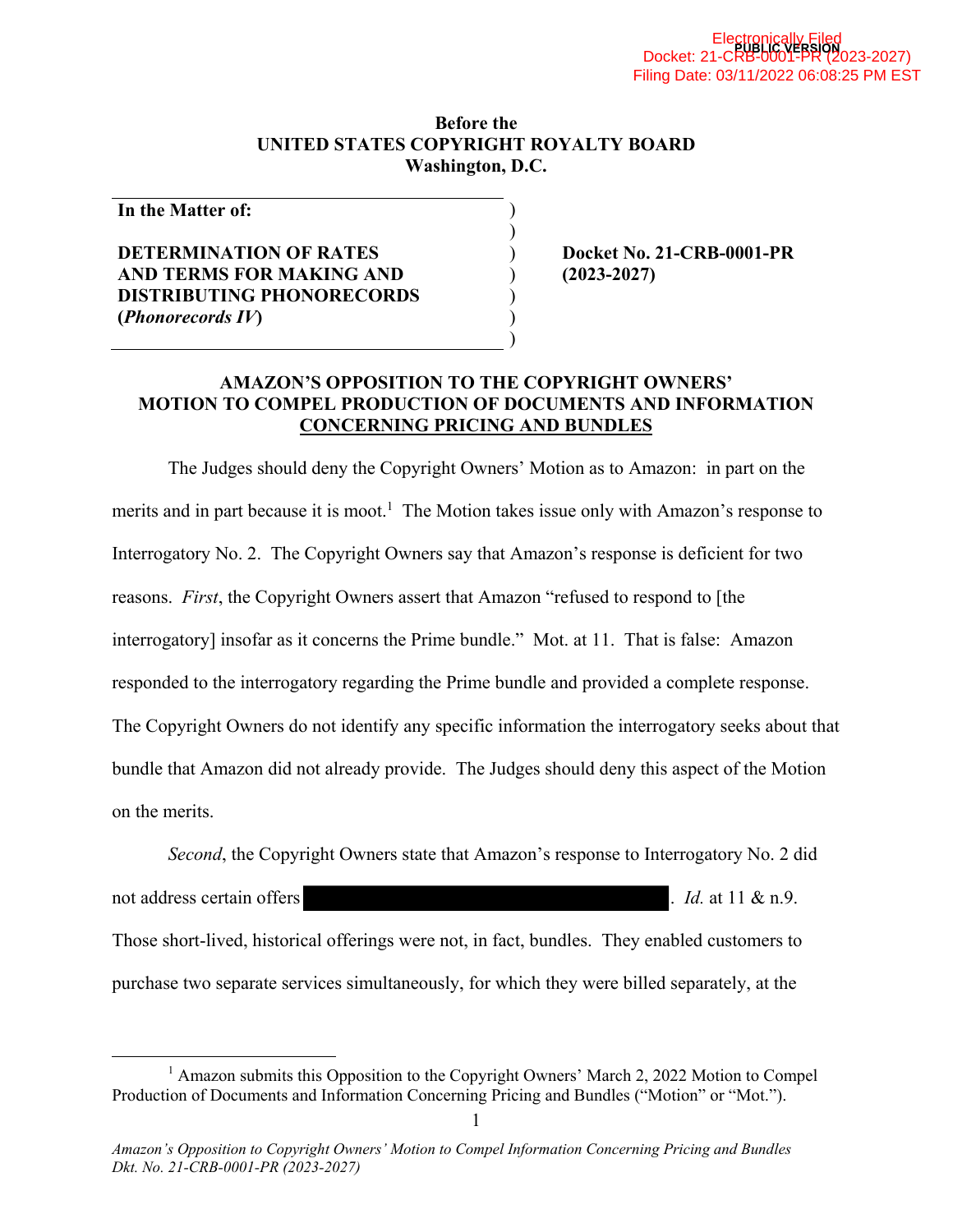stand-alone prices for the component services. Nonetheless, Amazon will amend its response to Interrogatory No. 2 to address them. Had the Copyright Owners' counsel ever addressed these offerings with Amazon's counsel on one of the parties' many meet-and-confer calls or even in the body of one of their many letters, Amazon would have provided this information already. The Judges should dismiss this aspect of the Motion as moot.

#### **I. Amazon Provided a Complete Interrogatory Response About Its Prime Bundle**

Amazon's response to Interrogatory No. 2 contained a complete response about its "Prime bundle," through which customers acquire access in a single subscription to free shipping, video services, and Prime Music, among many other benefits.

That interrogatory makes a specific ask. It requests "Bundle Information," defined as (1) "the Price charged to consumers for the Bundle"; (2) "the components of the Bundle"; and (3) "the standalone published price of each of the components of the Bundle."<sup>2</sup> Kim. Decl., Ex. 1 (Copyright Owners' First Set of Interrogatories to Each of the Services (Nov. 2, 2021)) ("Copyright Owners' Interrogatories"), at 3-4, 7. If a component does not have a standalone price, and if the service provider's calculation of mechanical royalties for the bundle "involve[s] or require[s] using" the "standalone published price" of a "comparable product or service," then the interrogatory asks the service provider to disclose the comparable product or service and its "standalone published price[]." *Id.* at 3-4.

As to the Prime bundle, Amazon responded fully to the first two subparts of Interrogatory No. 2. Amazon explained that it charges "\$12.99 per month, or \$119 per year" for the Prime

<sup>&</sup>lt;sup>2</sup> The Exhibits ("Ex.") are attached to the accompanying Declaration of Kylie C. Kim ("Kim Decl.").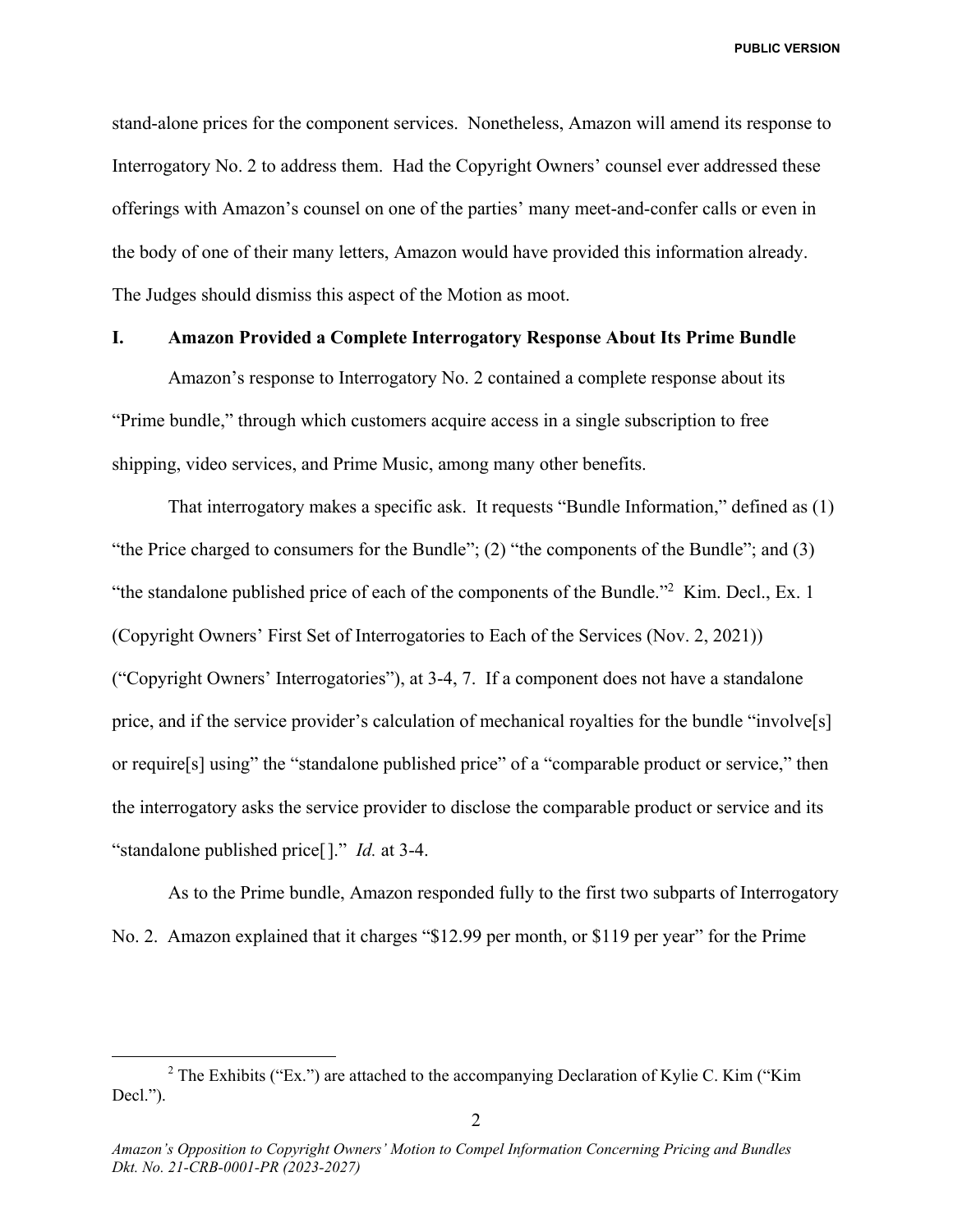bundle<sup>3</sup> and that the full list of Prime bundle components – which includes "free two-day shipping, video content, arcade games, savings at Whole Foods supermarkets, and a host of other benefits" – is publicly available on Amazon's website.<sup>4</sup> There is no merit to the Copyright Owners' assertion (at 13) that "Amazon refuses to provide . . . information that will identify the components of its Prime bundle . . . and the price at which Prime is offered." The Copyright Owners also knew that information before they served this Interrogatory. As Amazon previously informed them, it is available publicly on Amazon's website.

The Copyright Owners also already know the answer to the third part of Interrogatory No. 2 as to the Prime Bundle. First, Amazon's response states that the only component of the Prime bundle that is available for purchase on a standalone basis is Amazon Prime Video, which has a standalone price of "\$8.99 per month." Kim Decl., Ex. 2 (Amazon's Amended Responses to Copyright Owners' First Set of Interrogatories (Jan. 31, 2022)), at 3. None of the other components of the Prime bundle is available on a standalone basis or has a standalone price.

To the extent Interrogatory No. 2 asks for information about comparable products to the remainder of the Prime bundle and their standalone prices, it does so *only* insofar as Amazon's "mechanical royalty calculation involved or required using" such a proxy price. Kim Decl., Ex. 1 (Copyright Owners' Interrogatories), at 3. Amazon has already answered this question as well. Under the rules promulgated in the since-vacated *Phonorecords III* Final Determination,

 $\frac{1}{3}$  $3$  Amazon increased the price of its Prime bundle to \$14.99 per month, or \$139 a year, as of February 18, 2022, for new customers. The new price will go into effect for existing customers on March 25, 2022. Amazon plans to include this update in the supplemental interrogatory response discussed below.

<sup>4</sup> *See* Kim Decl., Ex. 2 (Amazon's Amended Responses to Copyright Owners' First Set of Interrogatories), at 3 ("Additional information on the benefits offered as part of an Amazon Prime membership is publicly available online. *See* Amazon, *About Amazon Prime Insider & Prime Membership Benefits*, https://www.amazon.com/primeinsider/about (last accessed Nov. 15, 2021).").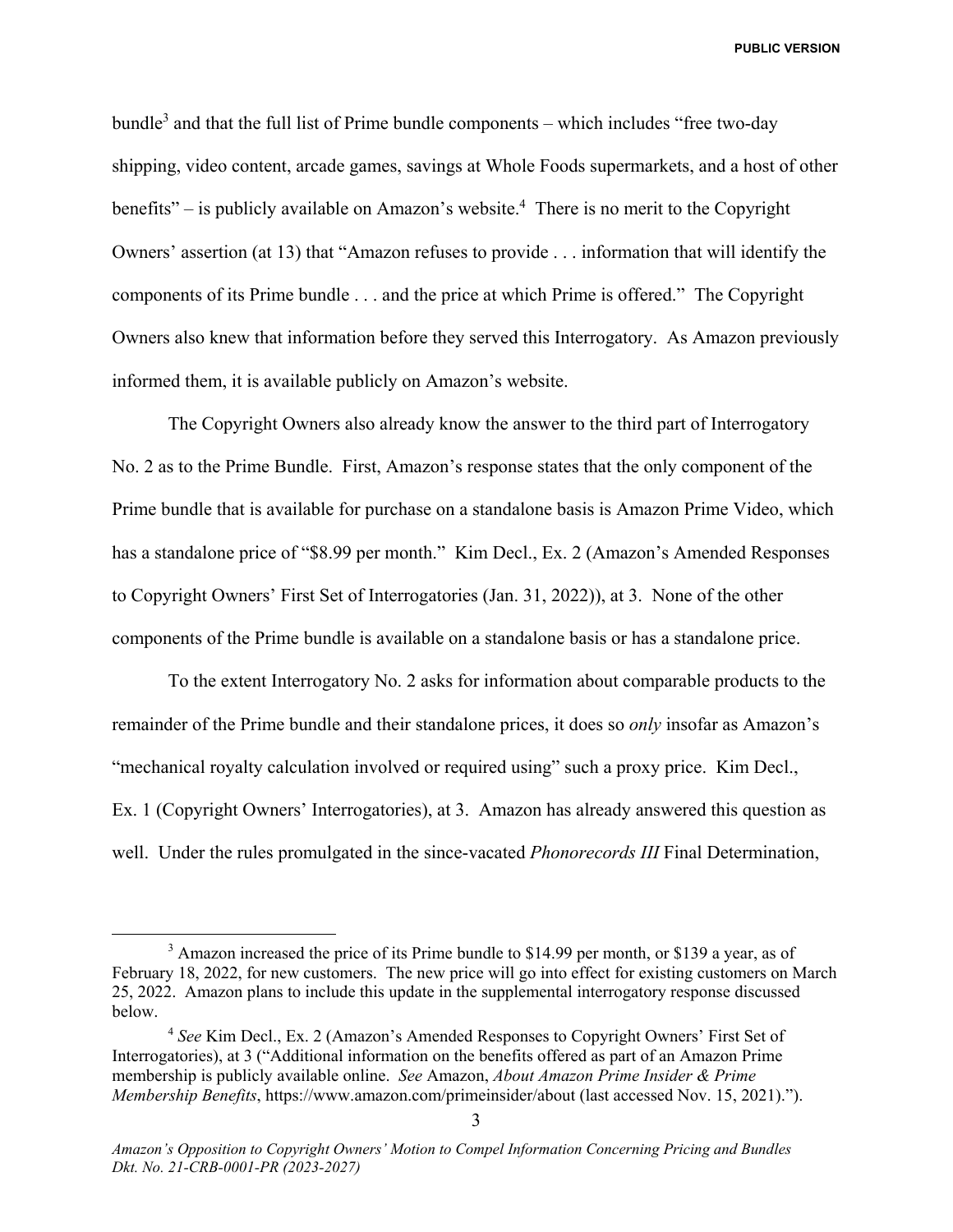.

the only component of the Prime bundle for which Amazon had to identify a proxy price for<br>royalty calculation purposes was Prime Music itself. An Amazon witness testified royalty calculation purposes was Prime Music itself. An Amazon witness testified

. *See* Written Direct Statement of James Duffett-Smith

¶¶ 199-200.

 *Id*. ¶¶ 200-203; Amazon Ex. 92, at 7 (Appendix A); *see* Kim Decl., Ex. 3 (Ltr. from C. Young to K. Arora (Jan. 7, 2022)), at 2 (pointing to "Amazon Ex. 92, App'x A"). Amazon was not required, for rate calculation purposes, to develop a proxy price for any other element of the Prime bundle under *Phonorecords III*.

 In contrast, under *Phonorecords II*, Amazon was required to identify a proxy price for one other portion of the Prime bundle: free shipping. But the Copyright Owners already know this information as well. As explained above, the standalone published price for Prime Video is \$8.99 per month – accounting for all but \$4 of the \$12.99 monthly price of the Prime bundle. And in the *Phonorecords III* proceeding – from which "[a]ny material or testimony . . . may be used in this [*Phonorecords IV*] Proceeding"<sup>5</sup> – Amazon

. *See* Kim Decl., Ex. 4 (Mar. 16, 2017 Closed Hr'g Tr. 1483:1-1484:1 (testimony of R.

. See Ki<br/>  $\label{eq:1} \begin{split} \textbf{Micro} & \cdot \textbf{1} \end{split}$ 

Those two elements of the Prime bundle – alone – exceed the cost of the Prime bundle, leaving

 $rac{1}{5}$  $<sup>5</sup>$  Amended Protective Order at 2 (Nov. 4, 2021).</sup>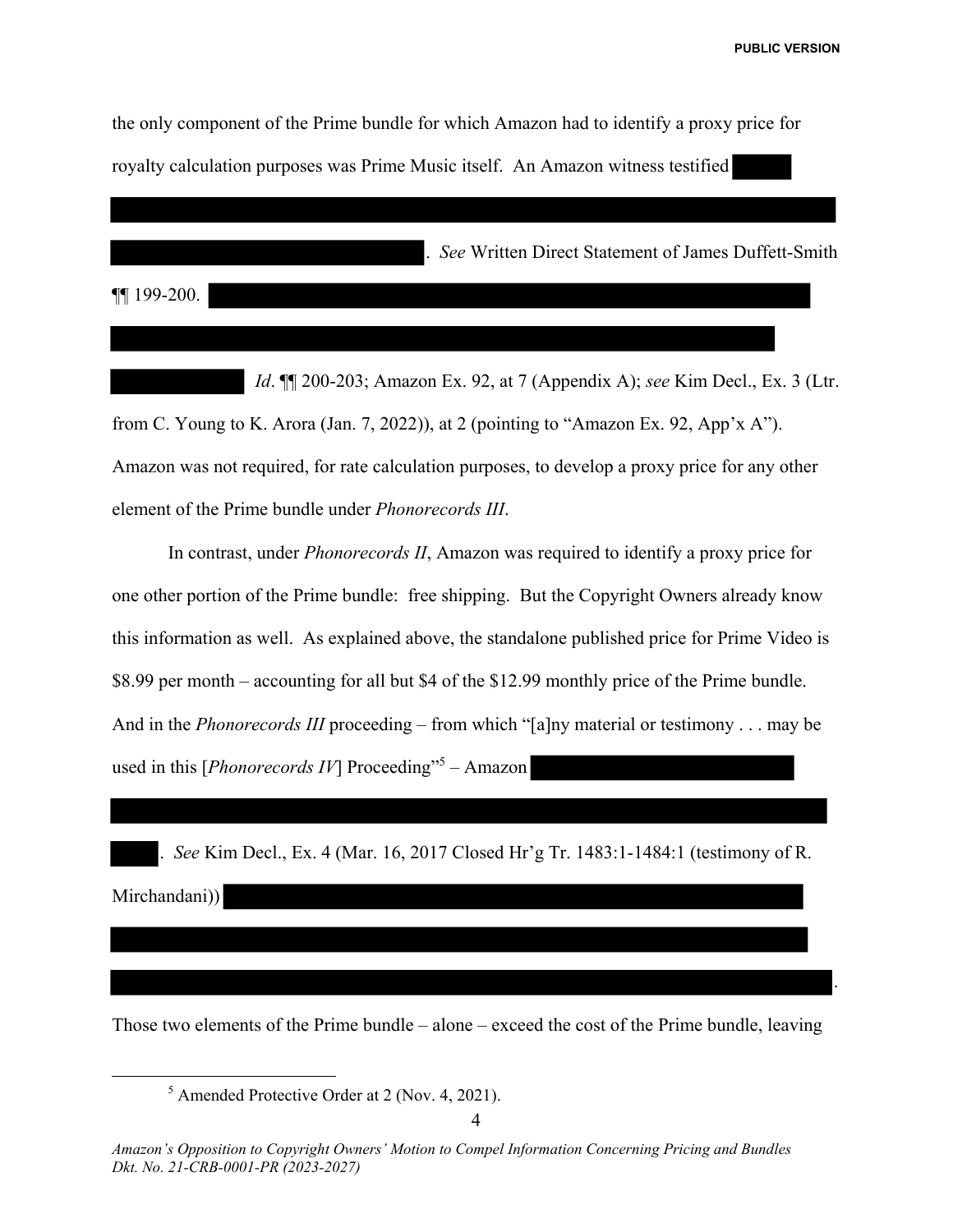\$0 in Service Provider Revenue to be attributed to Prime Music, for which Amazon paid mechanical royalties under the separate floor prong in *Phonorecords II*. Amazon was not required to – and did not – develop a proxy price for any other element of the Prime bundle for purposes of complying with *Phonorecords II*.

 Dissatisfied with what they already know, the Copyright Owners claim (Mot. at 14) they need more information to assess "Apple's and Google's proposals to determine revenue from bundled offerings." They do not explain this point – and for good reason. Google's proposal for calculating mechanical royalties for such bundles is "TBD based upon final, non-appealable determination in Phonorecords III." Corrected Google Written Direct Statement Volume I, Tab B, at 2 (Mar. 3, 2022). Apple's proposal refers only to the *actual* "stand-alone retail price of each product or service[] in the Bundled Subscription Offering." Amended Apple Written Direct Statement Volume I, at 2 (Mar. 8, 2022). Apple's proposal says nothing about how to address components of a bundle that lack stand-alone prices. That proposal does not – in the words of the "Bundle Information" definition incorporated in Interrogatory No. 2 – require Amazon to derive proxy prices for additional elements of the Prime bundle.

 Amazon has fully answered Interrogatory No. 2. Nothing about the text of that interrogatory required Amazon to determine the standalone price of products comparable to other components of the Prime bundle, such as Amazon Photos or Personal Shopper. Amazon has never been required to do so for rate calculation purposes.

#### **II. The Copyright Owners' Motion to Compel a Response About Amazon Music Unlimited Bundles Is Moot**

The Copyright Owners claim (at 11 n.9) that Amazon's response to Interrogatory No. 2 failed to include certain offers **See** Declaration **See** Declaration of Benjamin Semel In Support of Mot. (Mar. 2, 2022) ("Semel Decl."), Ex. 6 (AMZN\_Phono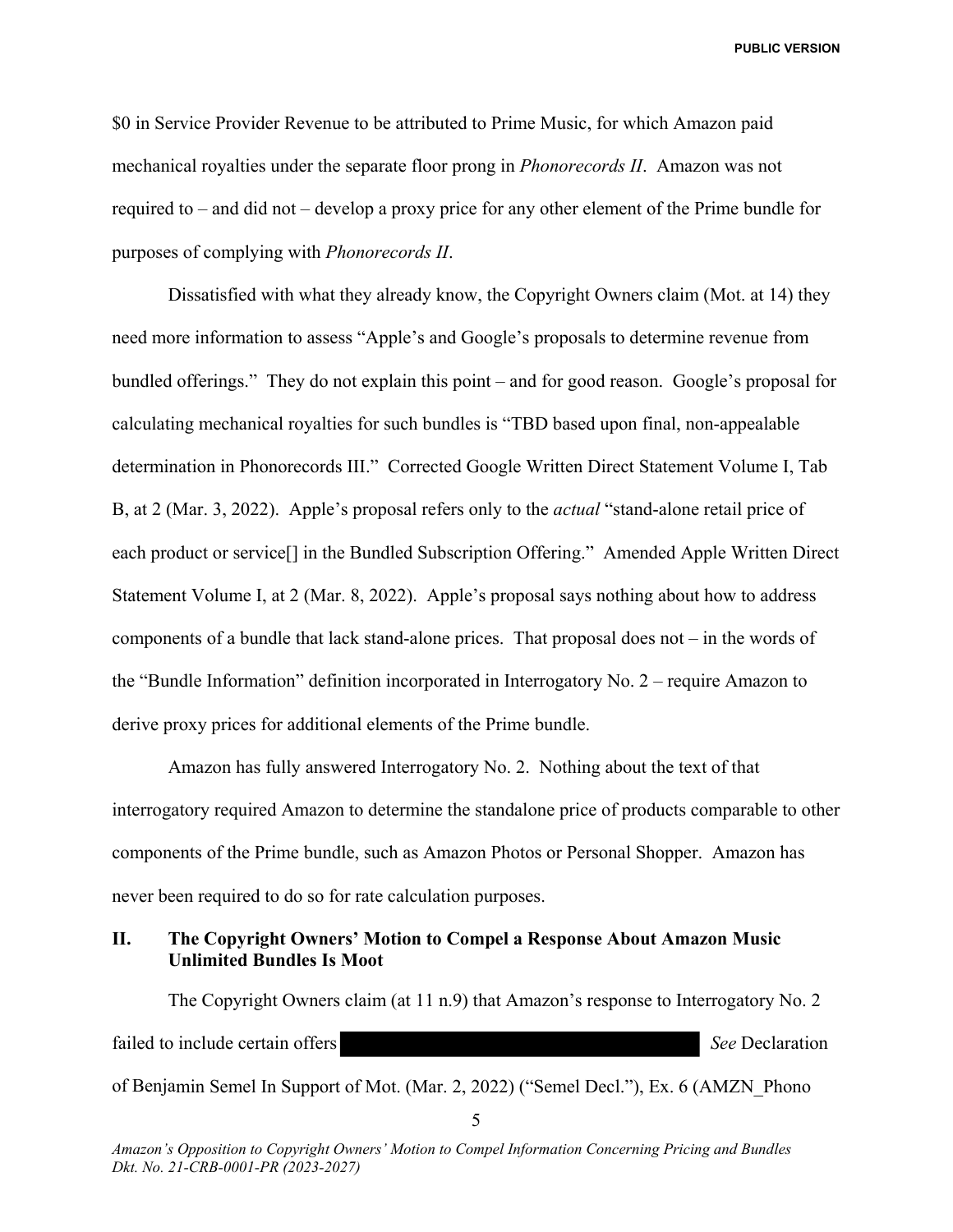. For

IV  $00015981$  ( ), at -15995

As a preliminary matter, although the document the Copyright Owners cite

example, Amazon Music Unlimited subscribers, who were not existing Disney+ subscribers, could get an extended free trial of Disney+, but only by signing up separately on the Disney+ website and entering their credit card information on that site. After the free trial ended, they were billed separately each month for Amazon Music Unlimited and Disney+. In addition, after the free trial, customers could cancel one service while continuing to receive the other. *See id.* 

. These

offerings are not "bundled subscription offerings" as that term is used in *Phonorecords II* and *Phonorecords III*. Nor would they be treated as such under the proposal of any participant here. Nonetheless, in the interest of compromise, Amazon will conduct an additional search for information about these offers and similar ones and will amend its response to Interrogatory No. 2 to include that information.

In all events, Amazon did not "simply ignore[]" the Copyright Owners' request to supplement Interrogatory No. 2 with information about the Mot. at  $11 \& n.9$ . The parties had many meet-and-confer telephone calls, but the Copyright Owners never raised this issue on any of them. The Copyright Owners also sent many letters regarding discovery, but this issue was never elevated to the body of a letter. The only time the Copyright Owners ever referenced these before filing this motion was in a nine-page schedule to a February 4, 2022 letter. Semel Decl., Ex. 7 (Ltr. from K. Arora to K. Kim (Feb. 4, 2022) at 7 (Schedule A)). While Amazon missed that buried reference, the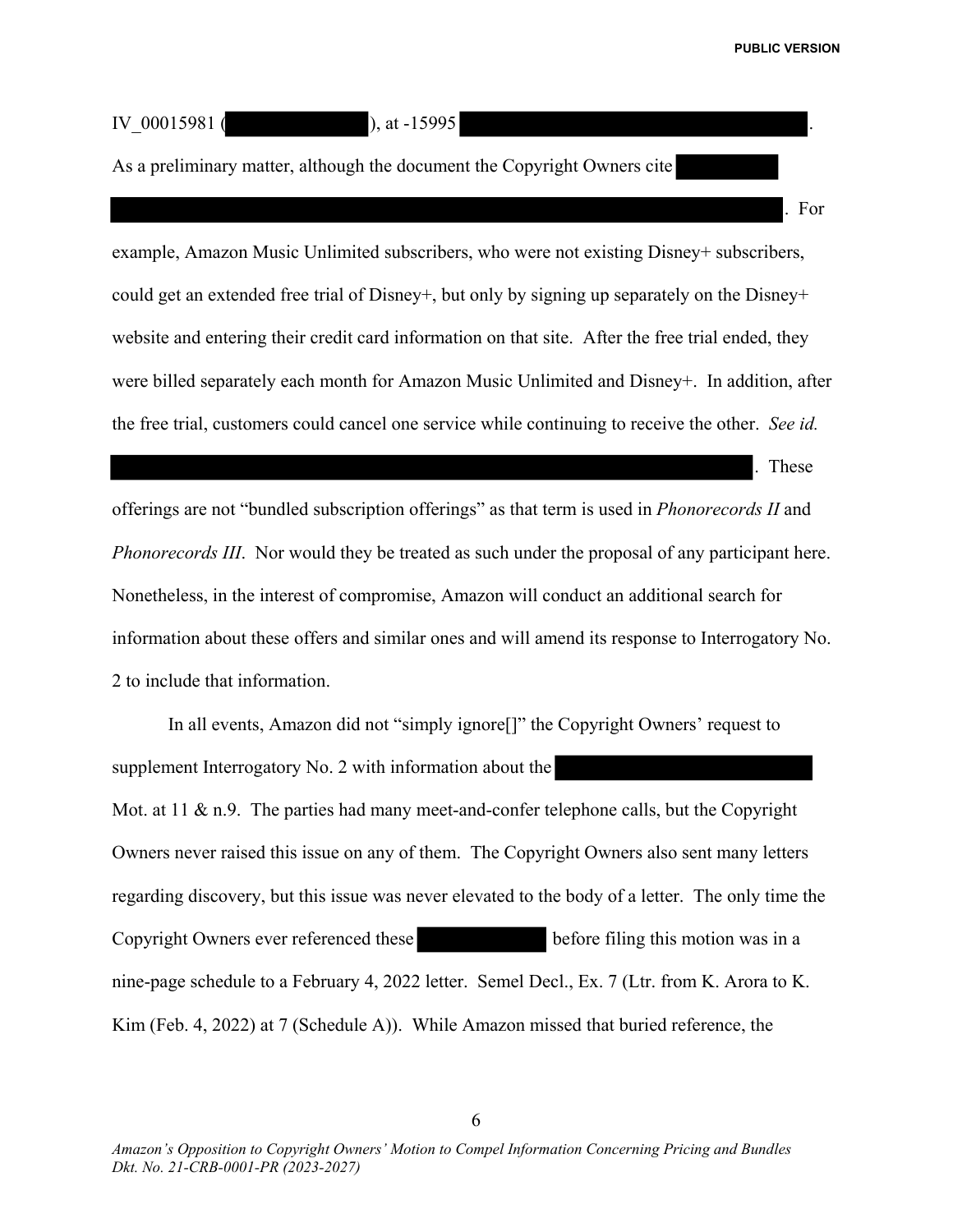Copyright Owners never mentioned it to Amazon before filing this motion. Had they done so,

Amazon would have provided the information above.

Dated: March 11, 2022 Respectfully submitted,

*/s/ Joshua D. Branson* Joshua D. Branson (D.C. Bar No. 981623) Aaron M. Panner (D.C. Bar No. 453608) Leslie V. Pope (D. C. Bar No. 1014920) Scott Angstreich (D.C. Bar No. 471085) KELLOGG, HANSEN, TODD, FIGEL & FREDERICK, P.L.L.C. 1615 M Street, N.W., Suite 400 Washington, D.C. 20036 Tel.: (202) 326-7900 Fax: (202) 326-7999 jbranson@kellogghansen.com apanner@kellogghansen.com lpope@kellogghansen.com sangstreich@kellogghansen.com

*Counsel for Amazon.com Services LLC*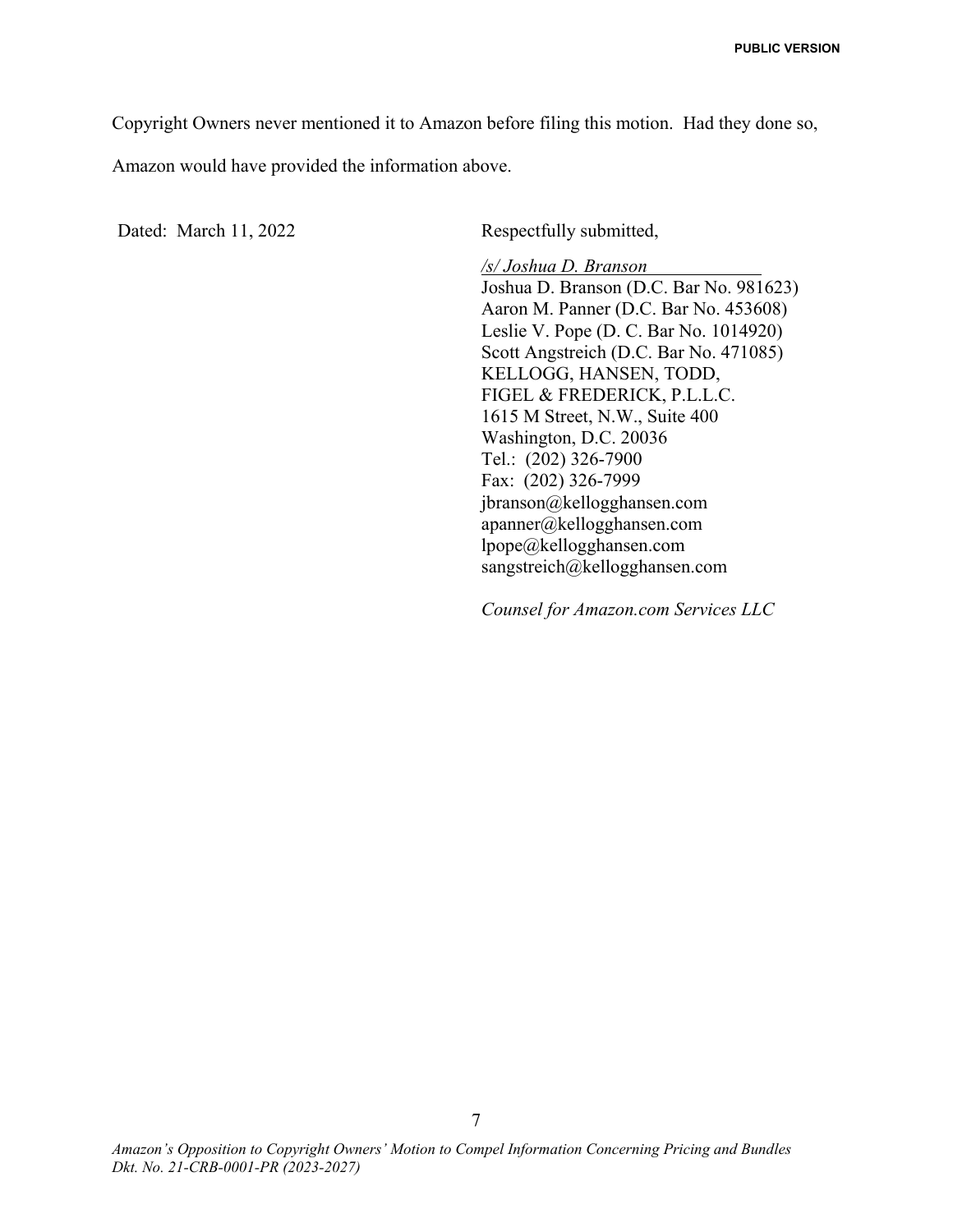#### **Before the UNITED STATES COPYRIGHT ROYALTY BOARD Washington, D.C.**

) )

> ) ) )

**In the Matter of:** 

#### **DETERMINATION OF RATES AND TERMS FOR MAKING AND DISTRIBUTING PHONORECORDS (***Phonorecords IV***)**

) **Docket No. 21-CRB-0001-PR**  ) **(2023-2027)** 

#### **DECLARATION OF KYLIE C. KIM**

#### **(On Behalf of Amazon.com Services LLC)**

1. I am an associate at Kellogg, Hansen, Todd, Figel & Frederick, P.L.L.C., counsel

for Amazon in the above-captioned proceeding.

2. I respectfully submit this declaration in connection with Amazon's Opposition to

the Copyright Owners' Motion to Compel Production of Documents and Information

Concerning Pricing and Bundles. I am authorized by Amazon to submit this declaration on their

behalf, and I am fully familiar with the facts and circumstances set forth herein.

3. Attached as Exhibit 1 to this Declaration is a true and correct copy of the

Copyright Owners' First Set of Interrogatories to Each of the Services (Nov. 2, 2021).

4. Attached as Exhibit 2 to this Declaration is a true and correct copy of Amazon's Amended Responses to Copyright Owners' First Set of Interrogatories (Jan. 31, 2022).

5. Attached as Exhibit 3 to this Declaration is a true and correct copy of the January 7, 2022 letter from Christopher Young to Kaveri Arora.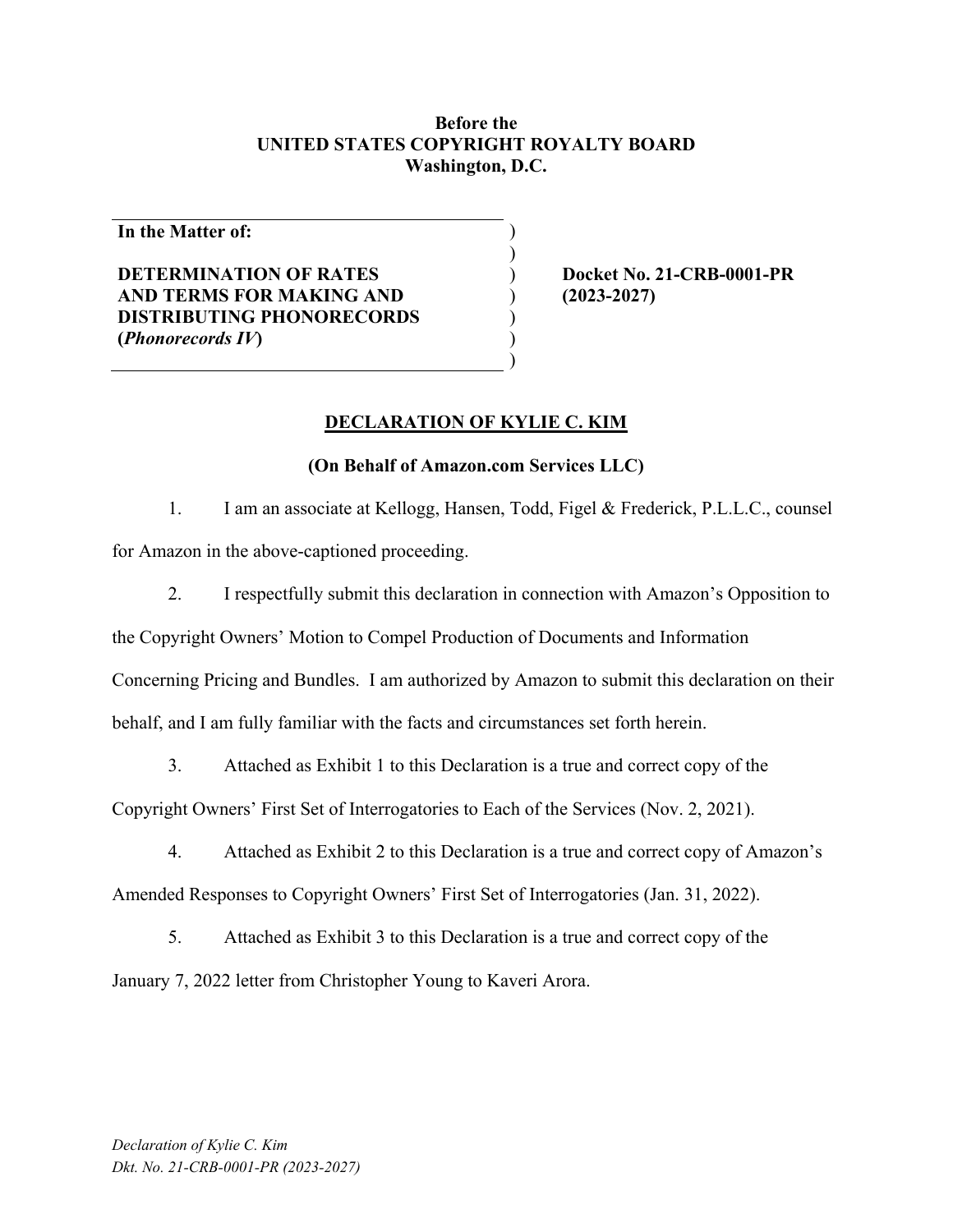6. Attached as Exhibit 4 to this Declaration is a true and correct copy of an extract from the March 16, 2017 Closed Hearing Testimony of Rishi Mirchandani, Dkt. No. 16-CRB-0003-PR *(Phono Ill)* (comprising transcript pages 1374-1377. 1482-1485, and 1642, 1650-1651). Pursuant to 28 U.S.C. § 1746, I hereby declare under the penalty of perjury that, to the best of my knowledge, information and belief, the foregoing is true and correct.

Dated: March 11, 2022 Washington, D.C.

Kylie C. Kim (D.C. Bar No. 230277) 1615 M Street, N.W., Suite 400 Washington, D.C. 20036 Phone: (202) 326-7900 Fax: (202) 326-7999 kkim@kellogghansen.com

*Counsel for Amazon.com Services LLC*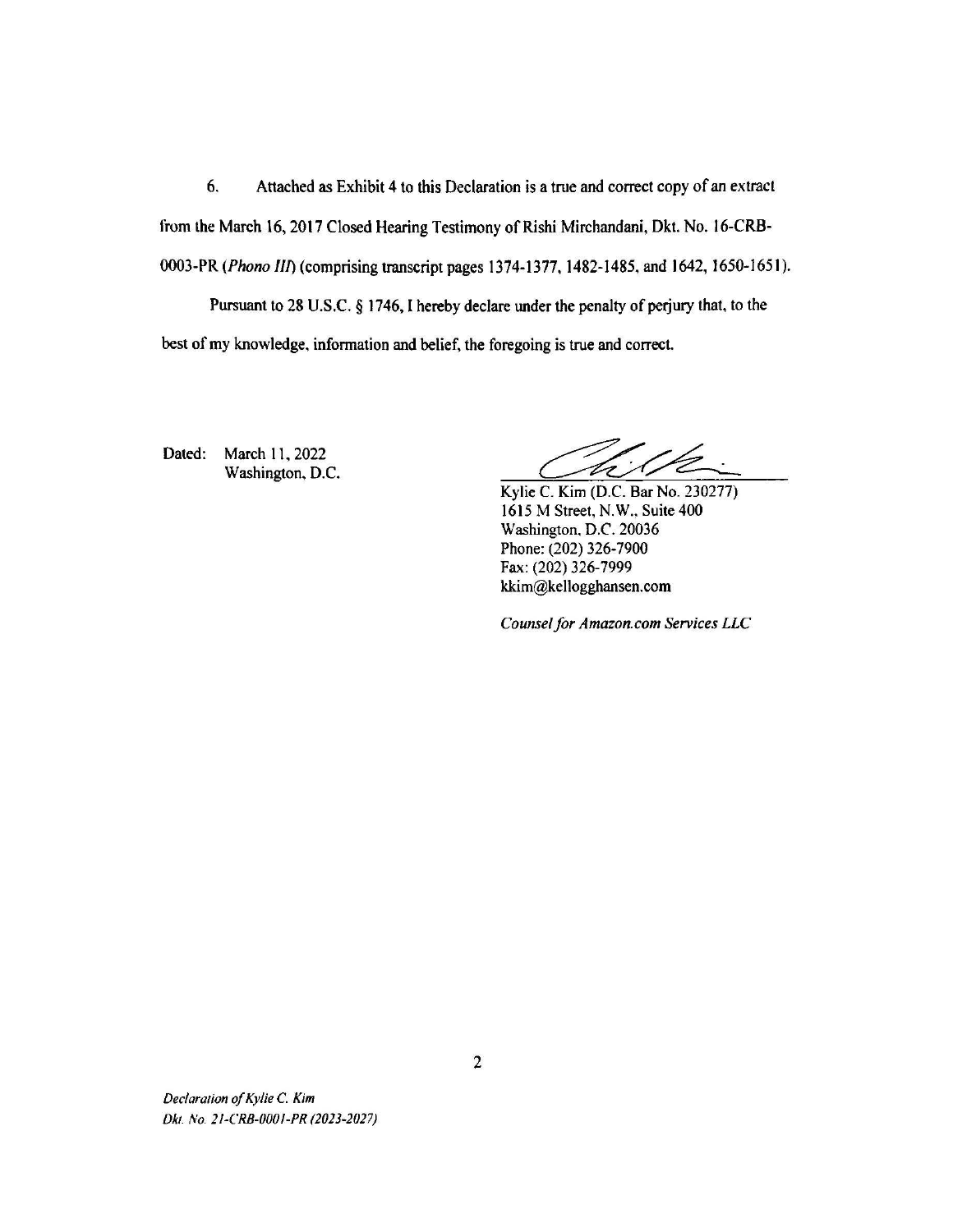## Exhibits 1-4

*Restricted – Subject to Protective Order in Docket No. 21-CRB-0001-PR (2023-2027) (Phonorecords IV)* 

# Omitted from Public Filing